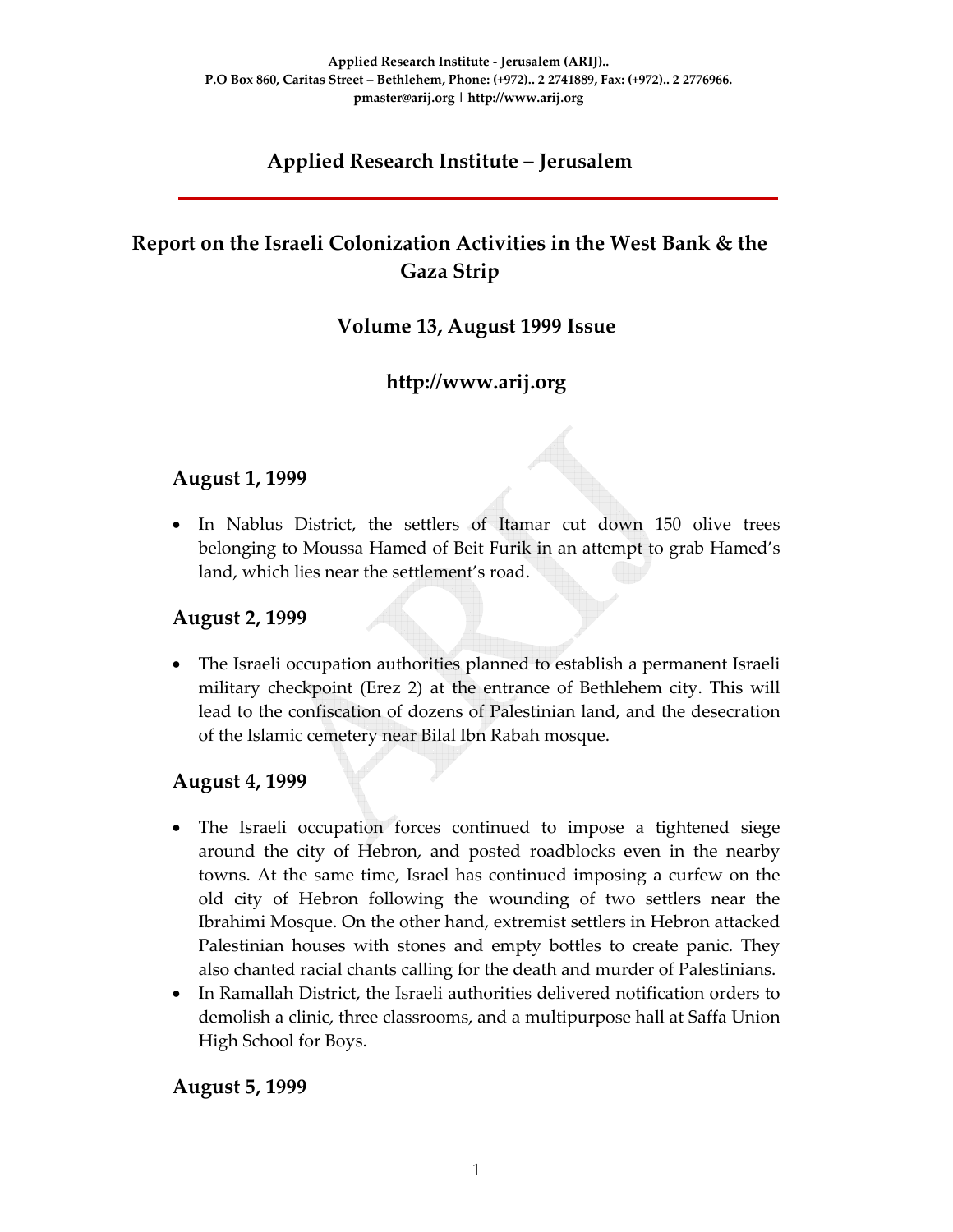- Deep in a pit, Israeli workers feverishly laid bricks, reinforcing the foundations of a contested Jewish settlement at the heart of Jerusalem's traditionally Palestinian sector of Ras Al‐Amoud.
- Bracha settlement is undergoing an expansion campaign at the expense of the nearby Palestinian land, where a number of olive trees belonging to Palestinians from Iraq Burin village were cut down and uprooted by the settlers.

## **August 6, 1999**

- An article appeared in 'Al‐Quds' daily stating that the Municipality of Jerusalem demanded the Vatican to pay a municipal tax on churches and monasteries called 'Arnona'.
- According to official Israeli sources, a contract was signed to construct an additional 88 housing units to expand the settlement of Qidar which is located near Maale Adumim settlement, and houses 80 Jewish families.

## **August 8, 1999**

• In Jenin District, the Israeli military army chopped down around 300 pine trees from Um El Rihan forest in an attempt to establish an Israeli military camp on an area of 400 dunums.

## **August 9, 1999**

- The daily newspapers 'Al‐Quds' and 'Al‐Ayyam' wrote about the new crisis between the Israeli and Palestinian authorities that erupted near Joseph's Tomb in Nablus. The Israeli settlers set up a new structure "Barracks" in the Tomb's vicinity in contradiction with the Tomb's special protocol. According to the protocol, no changes can be made without prior coordination with the Palestinian side. The Palestinian decision to prevent settlers from entering the area was taken after the Israeli settlers erected the Barracks near the Tomb.
- In Nablus District, the settlers of Shilo and Rachel uprooted 50 olive trees from Jalud village facilitating the way to create a new outpost at the expense of large stretches of Palestinian land.

### **August 10, 1999**

• The Israeli bulldozers accompanied by Israeli border police raided El Nabi Samuel Palestinian village (northwest of Jerusalem), uprooted several fruit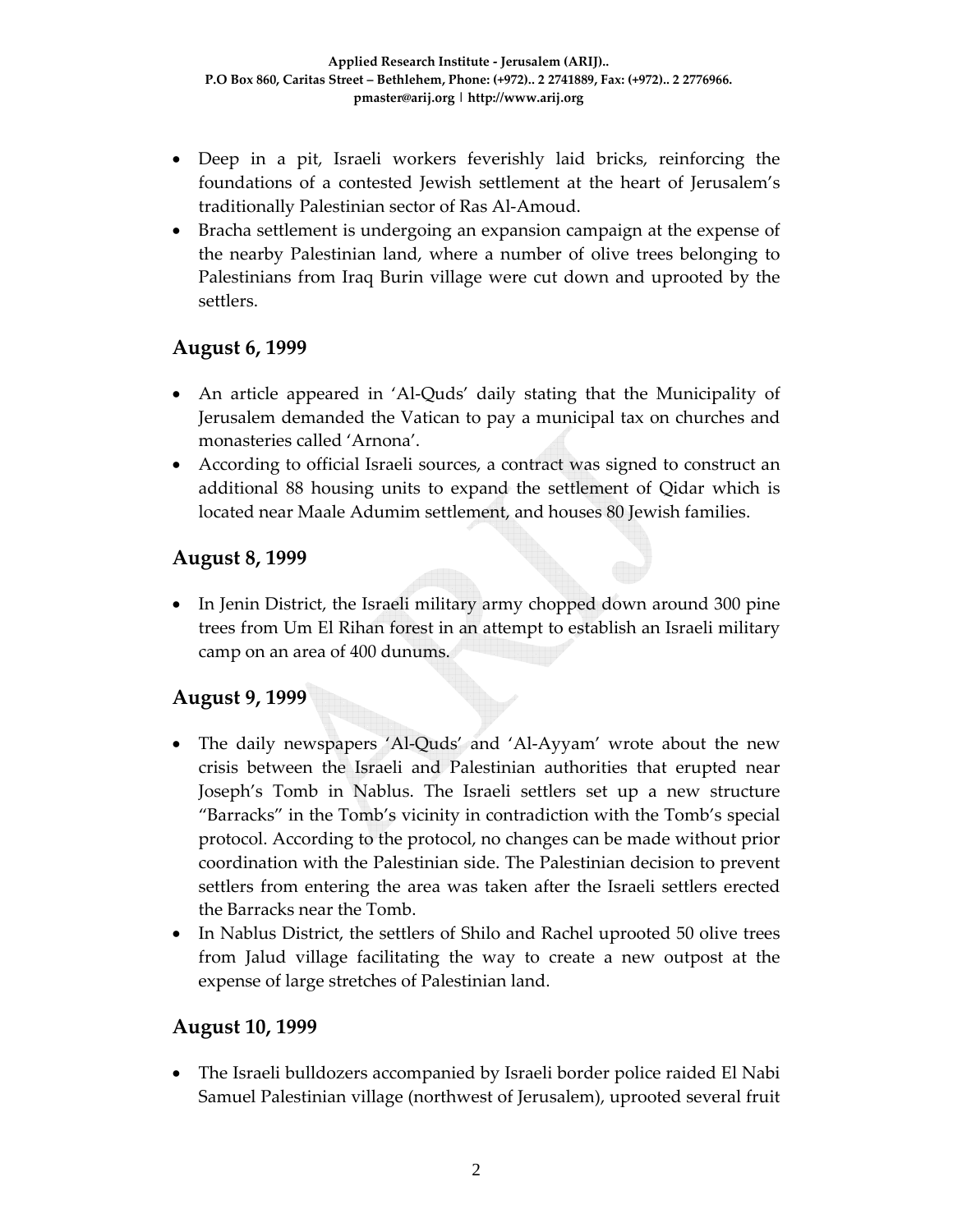trees and nurslings, destroyed the fences surrounding several pieces of Palestinian land in an attempt to expropriate the land, and evicted the original inhabitants from their rightful place.

• An article appeared in 'Al-Quds' newspaper stating that the Israeli authorities closed one of Al Khataniya School's windows by the southern side of Al‐Aqsa Mosque in Jerusalem.

## **August 11, 1999**

- The Israeli occupation forces demolished two houses owned by Ahmad and Mohammad Khalifa, and sheltered 12 family members in El Walajeh village, Bethlehem. Ten Palestinians were reported wounded in clashes that erupted following the demolition.
- The Israeli settlers from the settlement enclaves in downtown Hebron, set fire to two Palestinian grocery shops, and other Palestinian carts used in the old produce market. Palestinian sources said that a big loss was incurred before the Hebron municipal fire brigade put off the fire.

## **August 13, 1999**

- In Nablus District, Jewish settlers started the construction of 50 housing units at the Israeli military camp near Qabalan village.
- The Israeli occupation authority put a plan to confiscate large plots from Beit Ummar and Beit Fajjar villages near Bethlehem in order to establish an Israeli industrial zone.
- In response to the Mayor of Ariel's call which demands the settlers to break the bones of the Peace Now members if they visit the settlement, the Israeli settlers of Itamar settlement attacked activists from the Israeli Peace Now movement during their tour in the West Bank to monitor the new Jewish settlements created after the Wye agreement.

### **August 14, 1999**

- In Nablus District, the Israeli occupation authorities intends to construct a new settlement road which will end up in the confiscation of wide areas of the Palestinian land in the villages of Turmus 'Ayya, Jalud and El Mugheir.
- In Nablus District, the settlers of Gadunim, which is constructed at the expense of Beit Furik land, cut down tens of 40‐year‐old olive trees using electric saws during night time.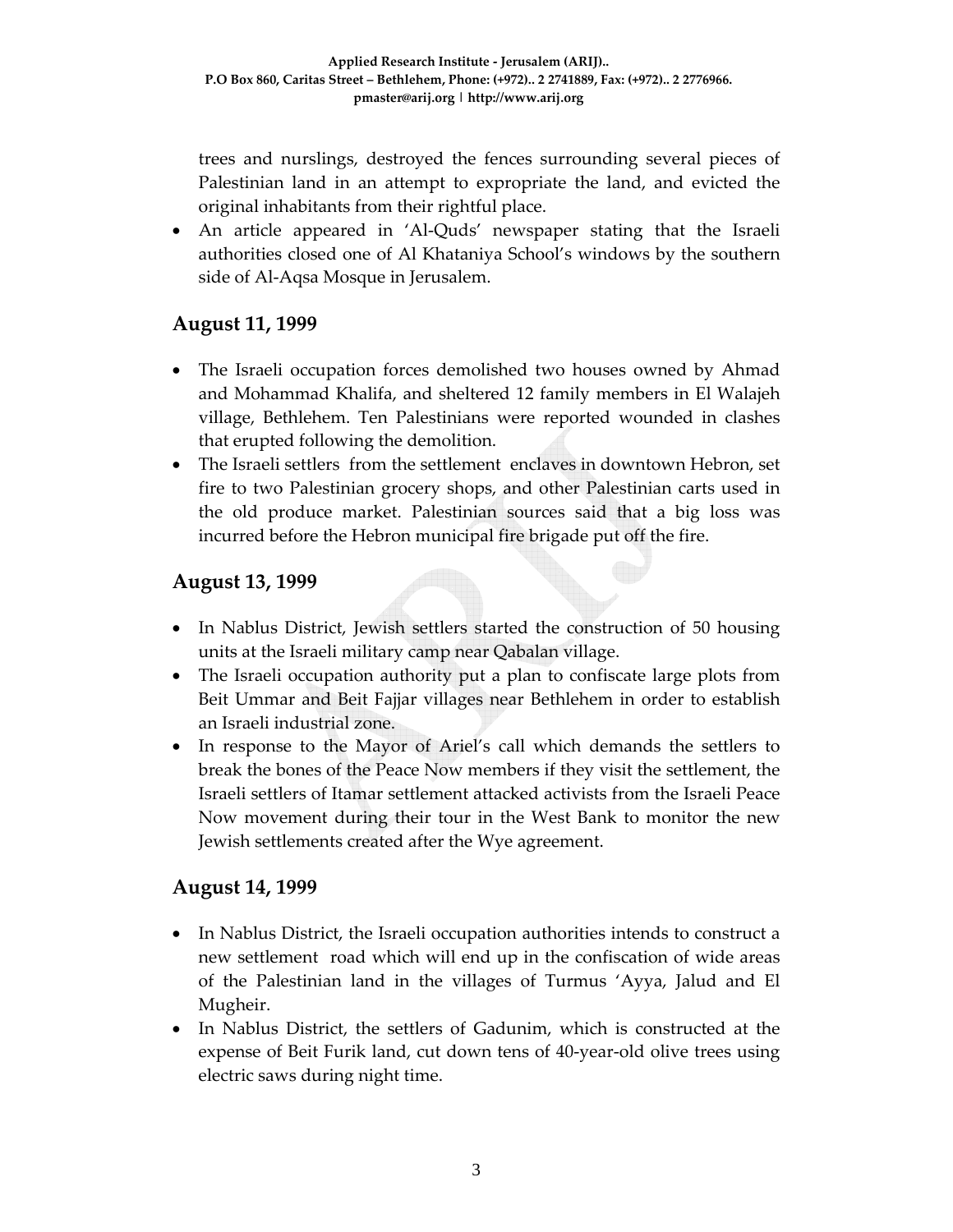- In Nablus District, an Israeli construction company has started bulldozing wide areas of Haris village near Barqan settlement in order to construct new Israeli industrial facilities.
- Abdel Hadi Hantash of the Palestinian Land Defense Committee reported that Migdal Oz settlement, in the north of the Hebron District, might expand by several dozen acres. Moreover, 13 buildings and nine caravans were added to Karme Tzur settlement, which lies north of Hebron between the Palestinian villages of Beit Ummar and Halhul.

### **August 16, 1999**

- In its statement, the Palestinian Land Defense and settlement Confrontation's office stated that Israel confiscated 10,821 dunums during June and July, 1999, added 1,825 housing units to the settlements, and uprooted 1,540 fruit trees. On the other hand, the statement pointed to the Israeli by‐pass road, especially Road 60 which endangers more than 20,000 dunums planted with fruitful trees, and many industrial structures in the area between Nablus, Jenin, and Tulkarm districts.
- Israeli "Peace Now" movement said that 44,000 settlers joined the other settlers in the West Bank in the period between 31‐12‐1996 to 31‐12‐1998.

## **August 18, 1999**

- The Israeli occupation authorities ordered two Palestinian families to demolish their homes in the Kh. Ed Dirat hamlet near Yatta town or else the Israeli authorities will force them to pay the demolition expenses. According to Israeli officials, the two houses were built without permits by Adra family.
- The Israeli settlers confiscated about 100 dunums belonging to Palestinian citizens of Bani Na'im village near Hebron. The confiscated land is close to the Israeli "Bani Hever" settlement. On the other hand, the Israeli bulldozers damaged the Abu Arqa road in the Kh. Karma hamlet near Hebron. The damaged road was constructed two months ago by the Karma Palestinian Municipal Council.

## **August 20, 1999**

• The Zionist Movement of 'Mishbi Tzion' group occupied a Palestinian house in Jerusalem's Musrara neighborhood endeavoring to create continuity between Musrara neighborhood and other Jewish neighborhoods in the vicinity.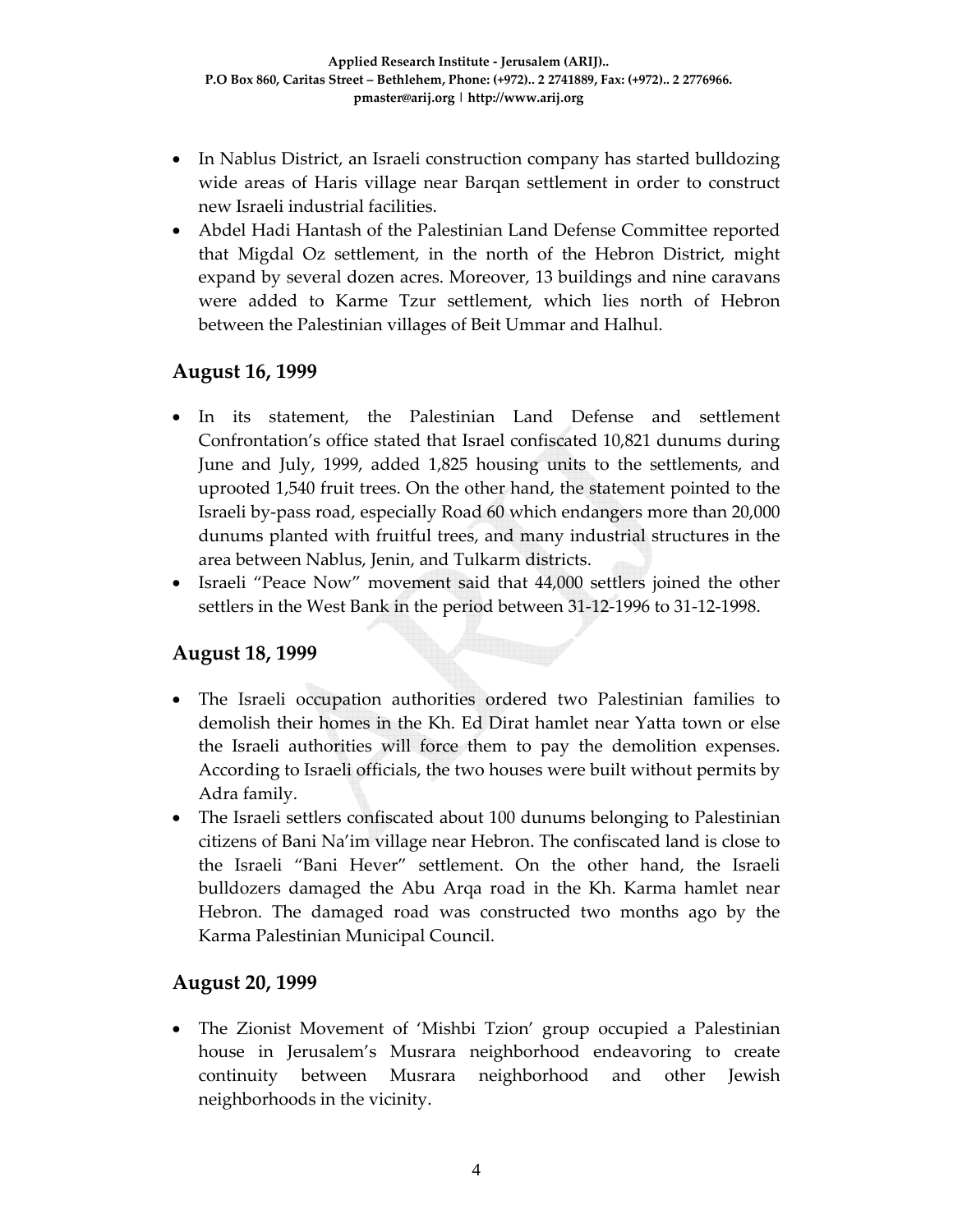## **August 21, 1999**

• Jewish settlers of Rachel demolished two pen sheds and a retaining wall owned by Yousef Moussa from Qaryut village, and destroyed another two rooms in the same area.

## **August 22, 1999**

- A survey conducted by the Alternative Information Center 'BADIL' shows that 8% of Palestinian Jerusalemites are forced to move to the West Bank every year because of complicated Israeli administrative and authoritative procedures.
- The Israeli settlers from the settlement enclaves in down town Hebron, uprooted around 30 olive trees from a Palestinian land under the Israeli control in Tel Rumeida area. Local sources informed that settlers from the settlement of "Ramat Yeshai", "Dabboya" and "Avraham Aveno" enclaves uprooted 30‐year‐old olive and almond trees. On the other hand, the Israeli occupation forces sealed several areas of Hebron's El Sahleh Avenue with huge cement block.

### **August 23, 1999**

• Jewish army bulldozers destroyed scores of dunums of fertile land near Beit Ummar village in the Hebron District.

### **August 25, 1999**

- The settlers of the newly established outpost constructed on Burin village land, south of Nablus, added several caravans to the existing wooden barracks in the area.
- According to eye witnesses, the settlers of Itzhar in Nablus opened a settlement road at the bottom of the mountain, which is near the by‐pass road there, and set up a wooden caravan at the end of the road.
- In Nablus District, the Israeli authorities started to facilitate a new by-pass road starting from Mirda village, west of Za'tara military checkpoint. The road is located near Ariel settlement and penetrates Qira and Kafr Haris villages.

### **August 26, 1999**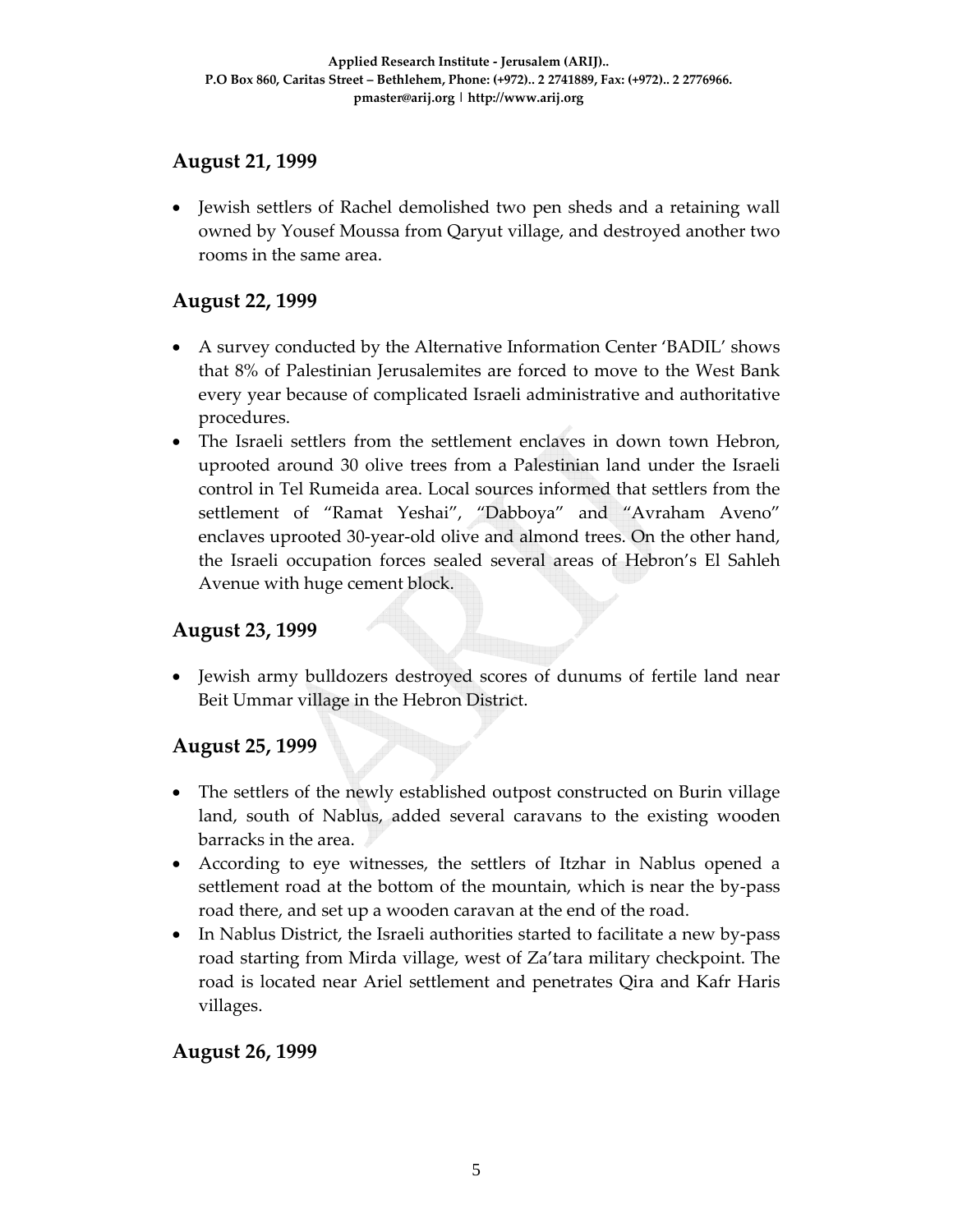- The Christian Peacemakers Team (CPT) reported that Israeli heavy machinery was digging on the hill directly above the Abdel Jawad Jaber's family house. The family built their home over a cave in a hillside in the Baq'a valley, an area just east of the Hebron city limits where the family settled hundreds of years ago. Rock debris fallen from the cave roof due to the intense vibrations from the digging above can been seen obviously.
- Abdel Hadi Hantash of the Land Defense Committee reported that Jewish settlers had placed eight trailer homes on a hilltop near the Palestinian village of Jaba'a, and had constructed a series of roads around nearby hills.

## **August 27, 1999**

- The Israeli Ministry of Housing started preparations to carry out a plan to expand Maale Adumim settlement, east of the occupied Jerusalem, where 2,000 housing settlement units will be built. The weekly Israeli 'Yeroshleim' newspaper detailed the Israeli plan, in which 70% of these units will be allocated to the Israeli settlers. The paper added that building works will start next winter. On the other hand, the paper further added that Mitzpe Yareho settlement built southwest of Jericho also plans to increase the number of housing units up to 1000.
- For its part, 'Kol Ha'ir' Israeli weekly newspaper uncovered that Extremist Orthodox Jewish Associations started recently a large campaign to sell new housing units in the so-called 'Tel Zion' settlement, south of Ramallah which accommodates 30,000 settlers .

### **August 28, 1999**

• 'Al- Quds' daily newspaper published an article on the Israeli violation perpetrated against the mosque of Bilal Ibn Rabah in Bethlehem, located at the northern entrance of the city. The Israeli authorities also narrowed the entrance of the city, through erecting cement constructions beside the wall of the cemetery adjacent to the mosque.

### **August 29, 1999**

• The daily newspaper 'Al‐Quds' and 'Al‐Ayyam' published an article about the settlement construction works at Abu Ghneim Mountain, south of the occupied Jerusalem, where the former Israeli PM Netanyahu has given the green light to build 6500 housing units.